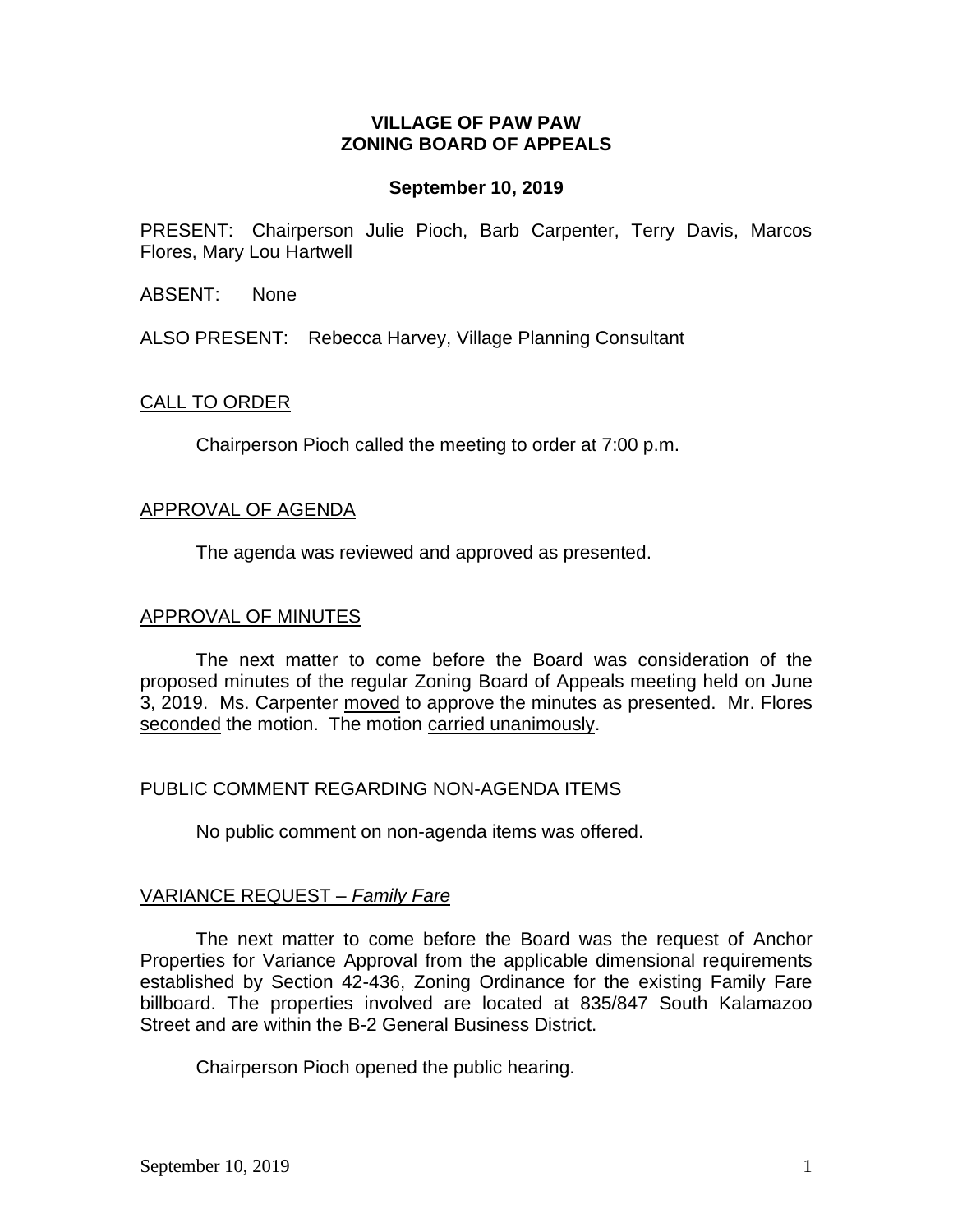Matt Williams of Anchor Properties was present on behalf of the application. He stated that with the recent purchase of the Family Fare building/property, it was discovered that the existing Family Fare sign is located on the site of Taco Bell.

Mr. Williams explained that in a transfer of property between the Village and Taco Bell in 2000 involving Fadel Street, the parties had agreed to the relocation of the Family Fare sign in question within the Fadel Street right-of-way. He noted that following the Fadel Street construction project in 2001, the sign ended up being located on the Taco Bell parcel (apparently inadvertently and without the consent of Taco Bell) instead of within the Fadel Street right-of-way as agreed. He referenced correspondence dated September 8, 2000 from the Village of Paw Paw regarding the transfer.

Mr. Williams acknowledged that pursuant to Section 42-3, Zoning Ordinance, the subject sign constitutes a billboard and is subject to the billboard standards set forth in Section 42-436. He stated that the existing Family Fare sign complies with all of the applicable billboard requirements, with the exception of Subsection (4) which requires that a billboard *'not be located closer than 100 ft from the abutting street right-of-way or 50 ft from the interior boundary lines of the premises on which the billboard is located.'* He noted that the existing sign is closer than 100 ft from the Kalamazoo Street and Fadel Street rights-of-way and is 5 ft from the north property line of the Taco Bell site.

Mr. Williams explained that the Family Fare ownership desires to establish the existing sign as an authorized and legal billboard so that it can be repaired/replaced in the future. He advised that the options available to accomplish this objective is to either relocate the sign into the road right-of-way as agreed to in 2000 or to leave the sign in its current location with variance approval from the location standards.

Mr. Williams stated that the Village has expressed a desire to not have the sign relocated within the road right-of-way and Taco Bell has agreed to allow the existing sign in its current location. Accordingly, Family Fare seeks variance approval from the billboard location requirements established by Section 42-436 (4) so as to render the existing Family Fare sign an authorized and legal billboard in its current location.

No public comment was offered on the matter. The public comment portion of the public hearing was closed.

The Board proceeded with a review of the variance criteria set forth in Section 42-66. The following findings were noted:

1. In considering the presence of exceptional conditions of the property, it was determined that the subject proposal does not reveal any unique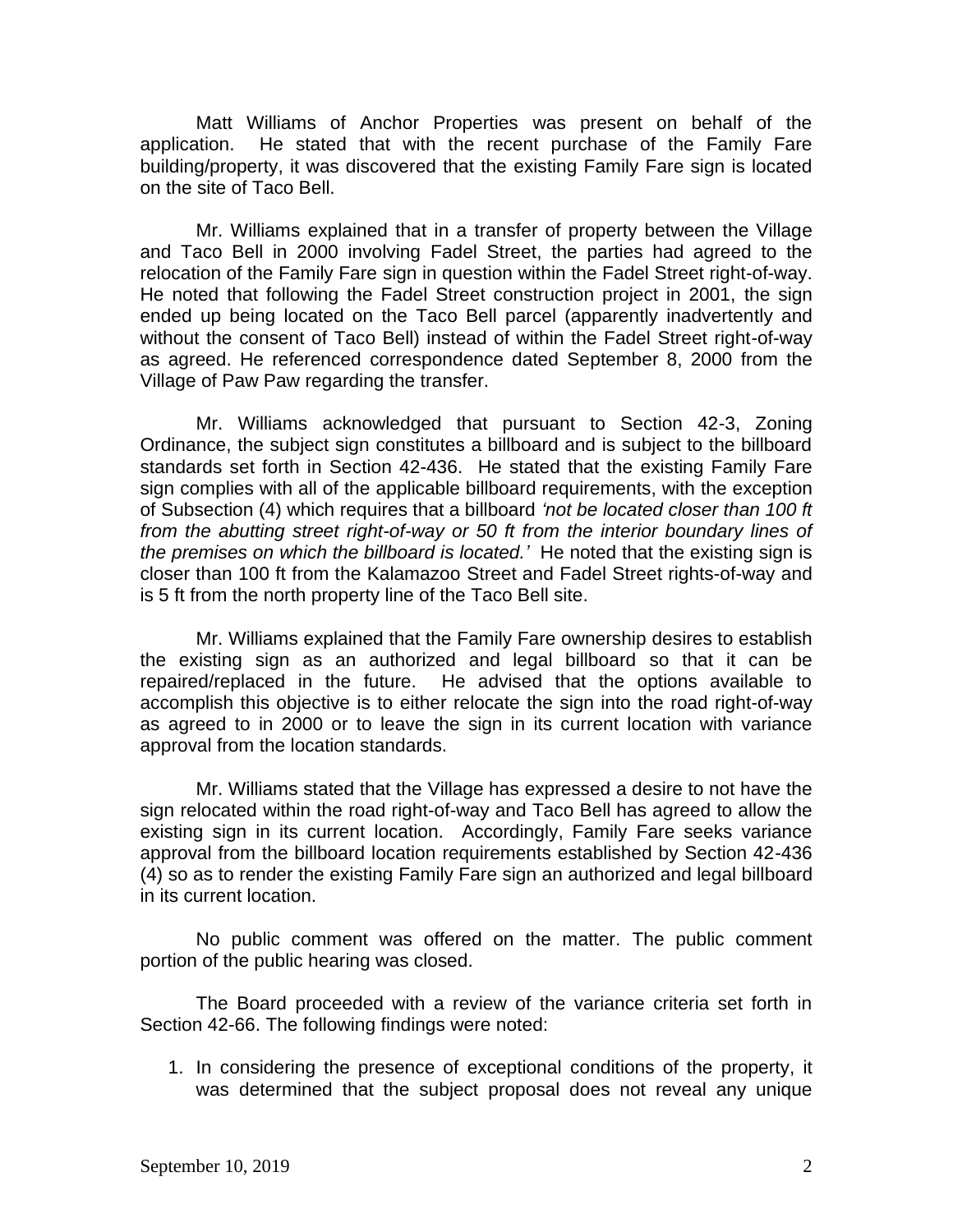physical circumstances of the property preventing compliance that are not present on other properties within the B-2 District. It was noted, however, that development of the property has limited the ability to locate the sign in compliance with required setbacks.

- 2. In consideration of substantial justice, it was noted that the billboard standards apply similarly to all B-2 properties along South Kalamazoo Street and that no similar variances have been granted in the vicinity or within the B-2 District in general.
- 3. In considering impact on adjacent property, it was recognized that the subject sign is existing and has been in its current location since 2001, noting that the requested locational variance will not result in a change of conditions. However, given the maximum size/height afforded a billboard per Section 42-436, approval of the current location should be conditioned upon sign size and height maximums.
- 4. In considering the intent/spirit of the Ordinance, it was noted that the subject sign was intended to be located within the street right-of-way near its current location. Had the sign been located as originally agreed, the billboard standards would not apply and a variance would not be required.
- 5. In considering the public health, safety and welfare, it was noted that the existing sign meets the remaining standards applicable to billboards. It was further noted that any variance approval of the location could be conditioned upon compliance with Section 42-436 (5) which would not allow a billboard to be established '*where its size, height, illumination, or location would unreasonably impair visibility, light and air otherwise enjoyed by occupants of adjoining premises*.'
- 6. The condition of the property is not of a 'general or recurrent nature' and does not justify an amendment to the Ordinance.

It was stated that the above findings were based on the application documents presented and the representations made by the applicant at the meeting.

Chairman Pioch then moved to grant variance approval from the location requirement applicable to billboards set forth in Section 42-436 (4) so as to allow the current location of the existing Family Fare sign, conditioned upon the sign retaining its current size, height, illumination and location in response to public health, safety and welfare considerations and so as not to violate Section 42-436 (5). She stated that variance approval is granted based on the findings of the Board on the variance criteria set forth in Section 42-66, Zoning Ordinance, specifically those related to impacts on adjacent property, intent/spirit of the